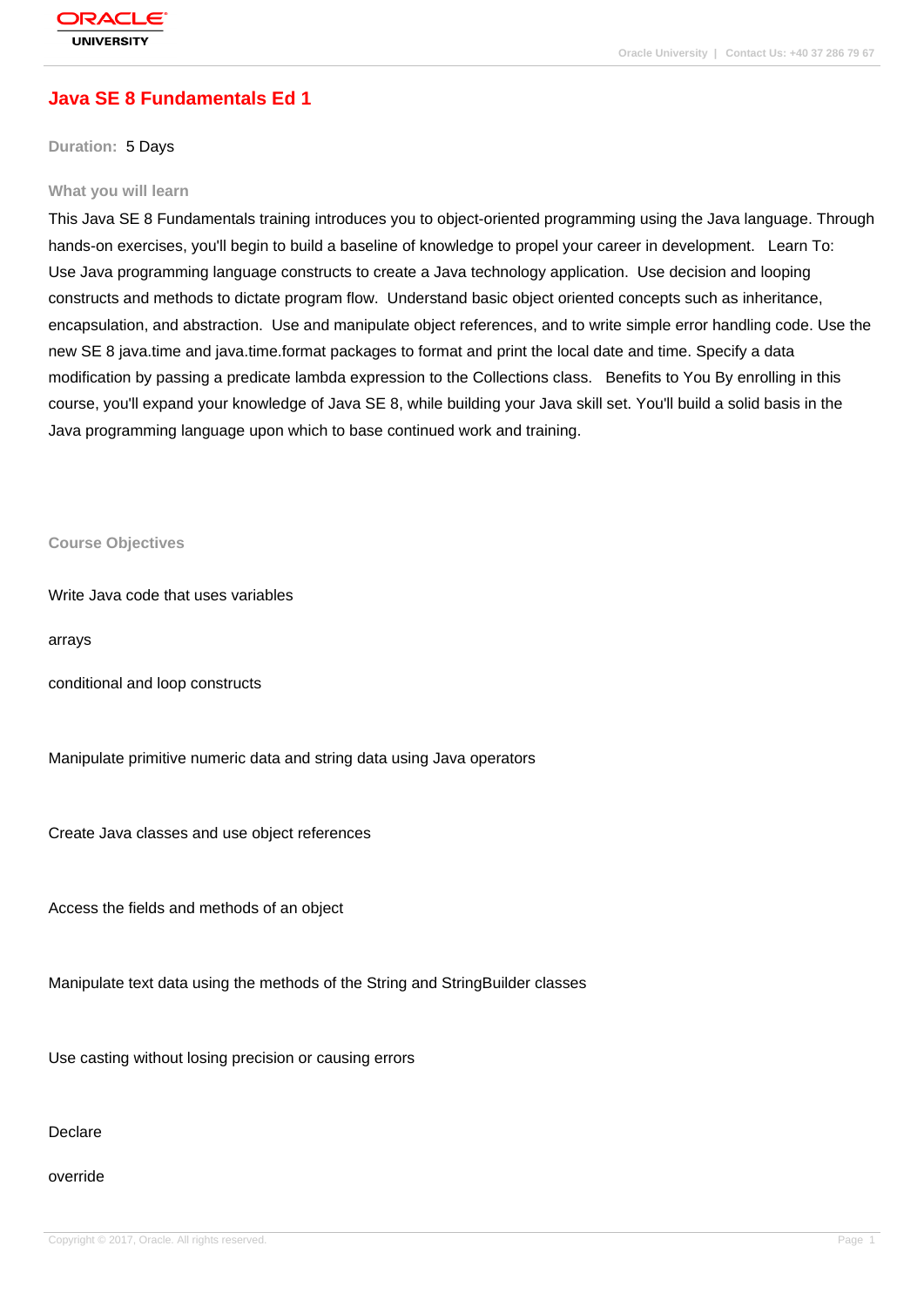and invoke methods

Access and create static fields and methods

Use classes from the java.time and java.time.format packages to format and print the local date and time

Encapsulate a class using access modifiers and overloaded constructors

Define and implement a simple class hierarchy

Demonstrate polymorphism by implementing a Java Interface

Use a Predicate Lambda expression as the argument to a method

Handle a checked exception in a Java application

**Course Topics**

**What Is a Java Program?** Introduction to Computer Programs Key Features of the Java Language The Java Technology and Development Environment Running/testing a Java program

 **Creating a Java Main Class** Java Classes The main Method

**Data In the Cart** Introducing variables Working with Strings Working with numbers Manipulating numeric data

**Managing Multiple Items** Working with Conditions Working with a List of Items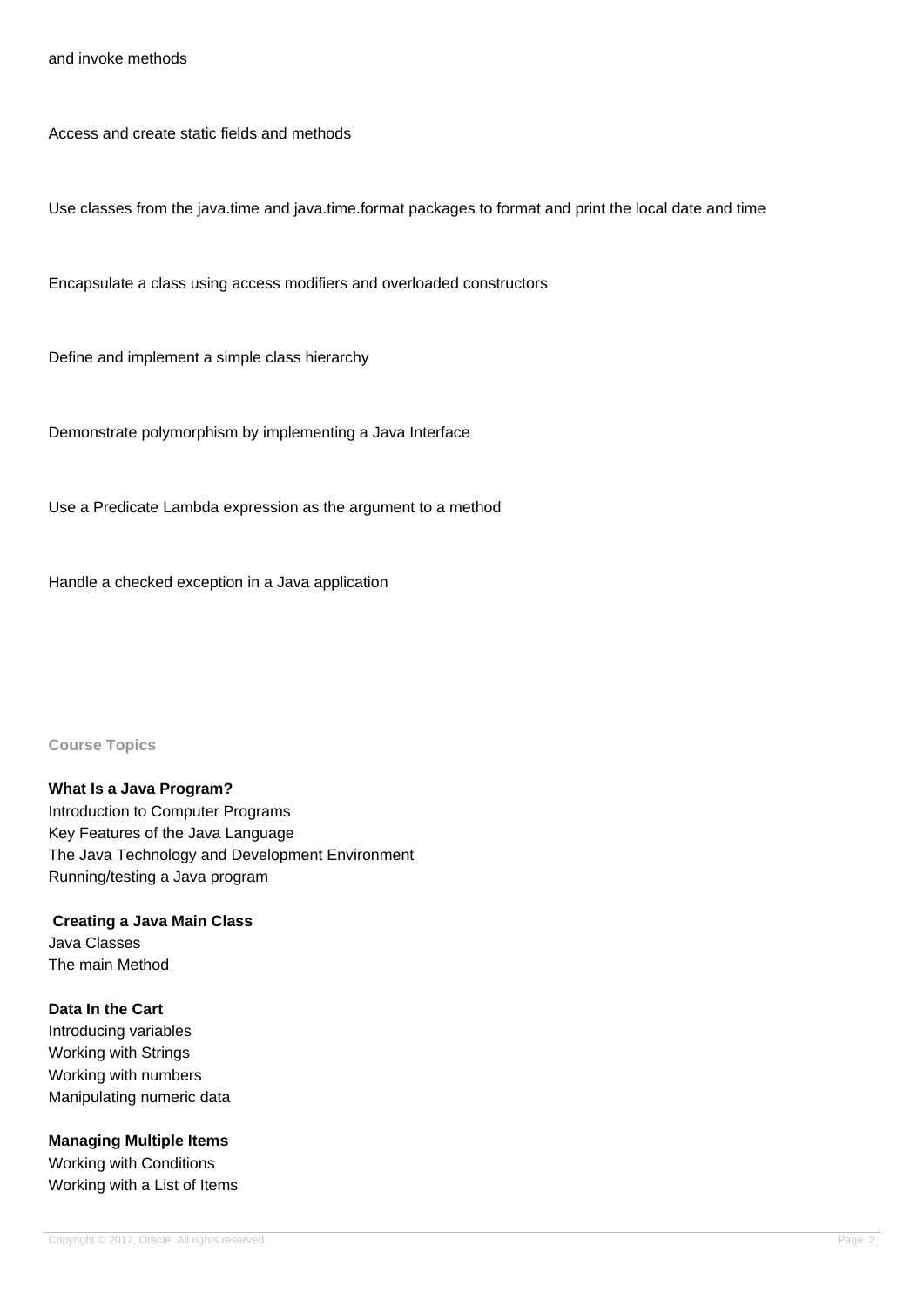#### Processing a list of items

#### **Describing Objects and Classes**

Working with objects and classes Defining fields and methods Declaring, Instantiating, and Initializing Objects Working with Object References Doing more with Arrays Introducing the NetBeans IDE Introducing the Soccer League Use Case

### **Manipulating and Formatting the Data in Your Program**

Using the String Class Using the Java API Docs Using the StringBuilder Class More about primitive data types The remaining numeric operators Promoting and casting variables

### **Creating and Using Methods**

Using methods Method arguments and return values Static methods and variables How Arguments are Passed to a Method Overloading a method

### **Using Encapsulation**

Access Control Encapsulation Overloading constructors

#### **More on Conditionals**

Relational and conditional operators More ways to use if/else constructs Using Switch Statements Using the NetBeans Debugger

### **More on Arrays and Loops**

Working with Dates Parsing the args Array Two-dimensional Arrays Alternate Looping Constructs Nesting Loops The ArrayList class

## **Using Inheritance**

Overview of inheritance Working with subclasses and superclasses Overriding methods in the superclass Introducing polymorphism Creating and extending abstract classes